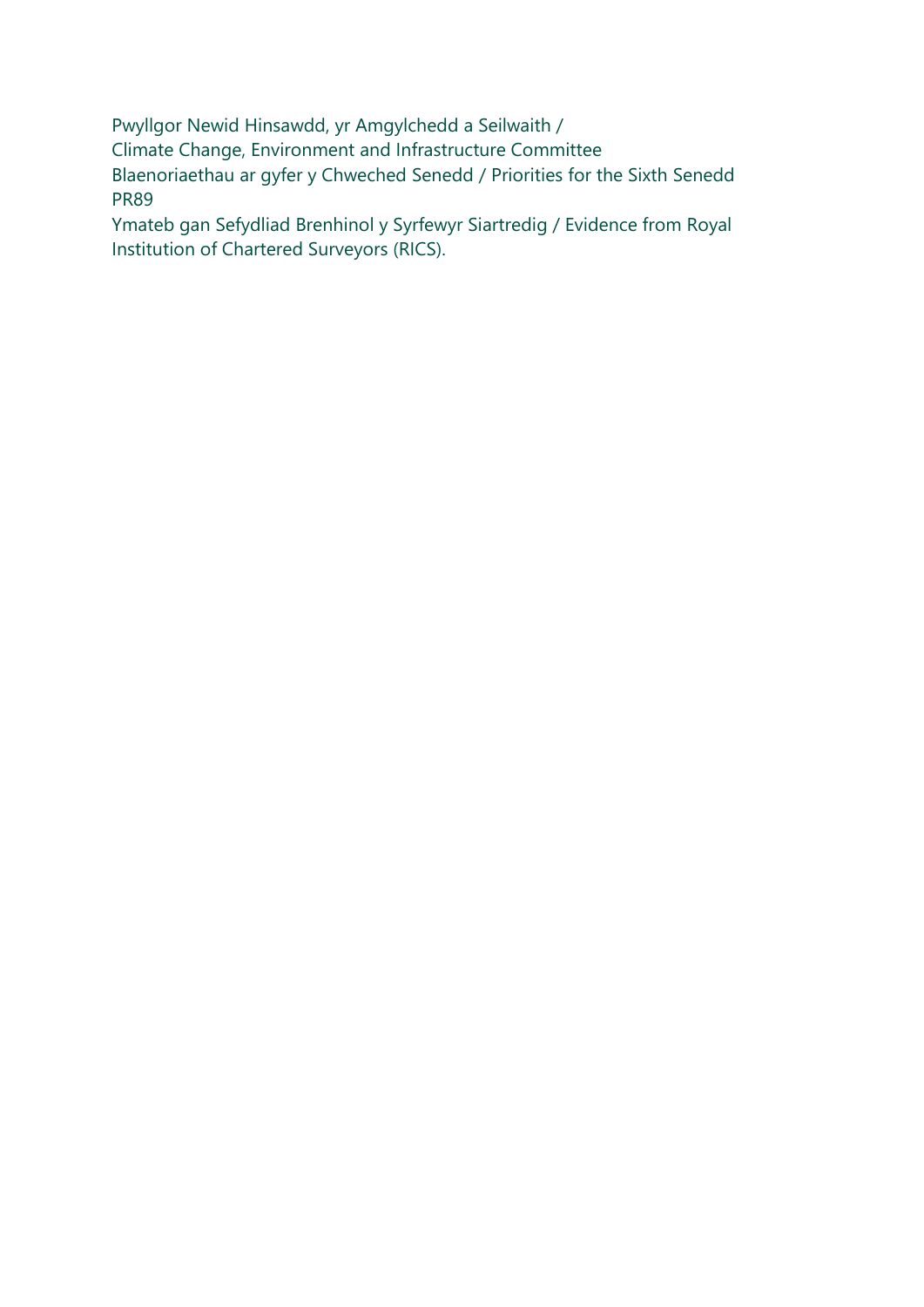

# Priorities for the Climate Change, Environment, and Infrastructure Committee

Response by the Royal Institution of Chartered Surveyors (RICS).

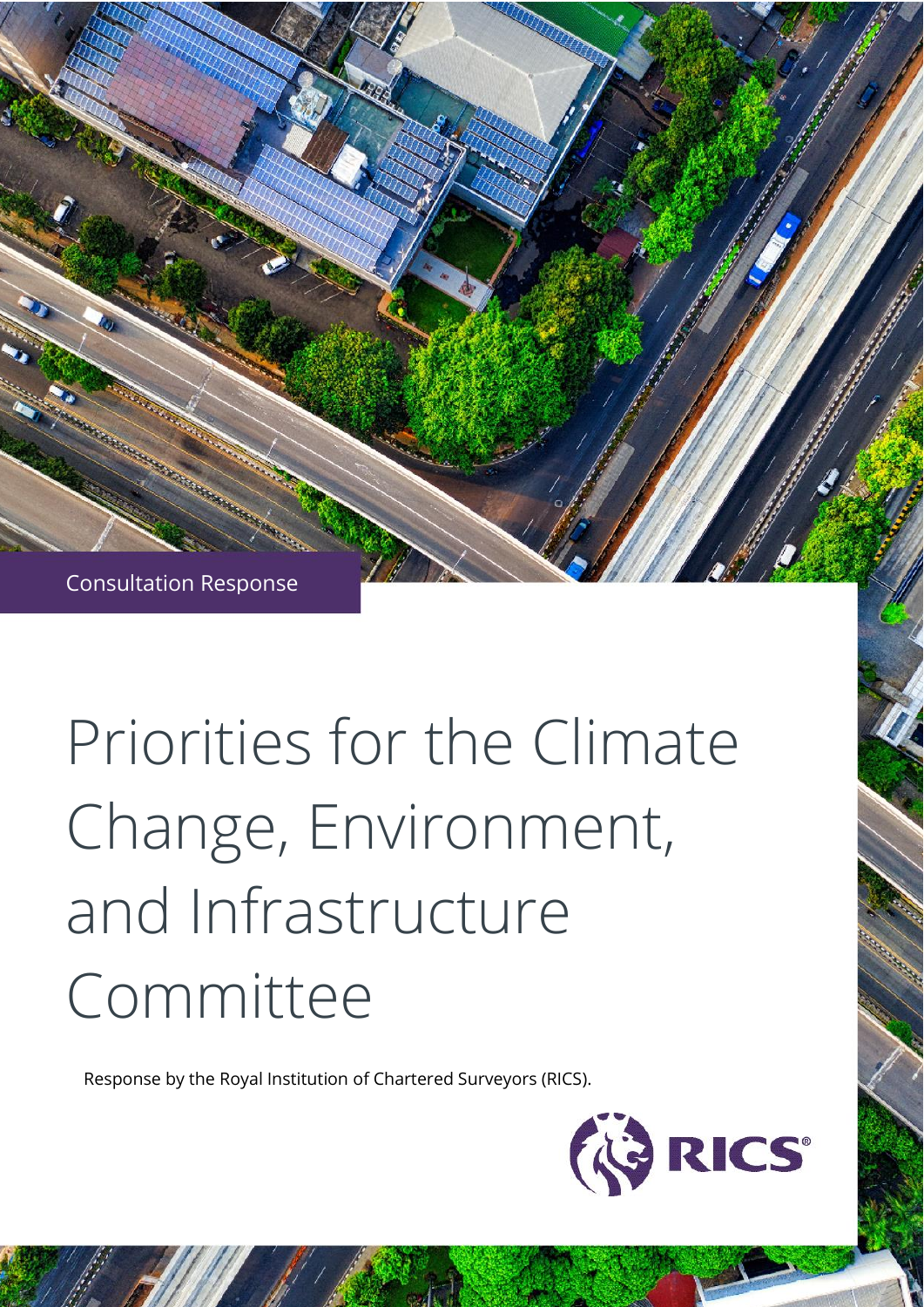### Introduction

On behalf of the Royal Institution of Chartered Surveyors (RICS), can we first begin by congratulating you on your appointment to the Climate Change, Environment, and Infrastructure Committee.

Climate change is, without a doubt, one of the greatest challenges facing Wales, the UK and the world today, with its causes and consequences embedding itself into every aspect of our lives. That is why RICS, and its public interest remit, welcome the opportunity to feed into the consultation on the priorities of the committee during the Sixth Senedd.

## About RICS and its role in tackling climate change

Established in 1868, RICS is the largest organisation of its kind in Wales for professionals in property, construction, land and related environmental issues. With over 2000 members in Wales, our professionals influence all aspects of the built and natural environment including homes, high streets, schools, hospitals, transport networks, energy sources and rural land.

The built environment contributes almost 40% of the UK's total carbon footprint, so we recognise the important role RICS has in combatting climate change.

In the last twelve months, we have launched our [RICS Low Carbon Homes Consumer Guide for](https://www.ricsfirms.com/media/1277/rics-low-carbon-home-consumer-guide-wales.pdf)  [Wales,](https://www.ricsfirms.com/media/1277/rics-low-carbon-home-consumer-guide-wales.pdf) commissioned research to identify the environmental and economic benefits of cutting VAT for home improvement work and are supporting the Welsh Government in carbon measuring through our [Whole Life Carbon Assessment.](https://www.rics.org/uk/upholding-professional-standards/sector-standards/building-surveying/whole-life-carbon-assessment-for-the-built-environment/)

The [RICS World Built Environment Forum Sustainability Report,](https://www.rics.org/globalassets/wbef-website/reports-and-research/q2-2021-rics-sustainability-report.pdf) released in August 2021, strengthens evidence of the role the built environment has in tackling climate change:

- There has been a 55% growth in occupier and investor appetite for green and sustainable buildings in the last year.
- Embodied carbon continues to largely go unmeasured in housing and infrastructure projects.
- In Europe, construction professionals identified minimising waste, cleaner material supply and reducing operational carbon emissions as primary areas of concern for them in tackling climate change.

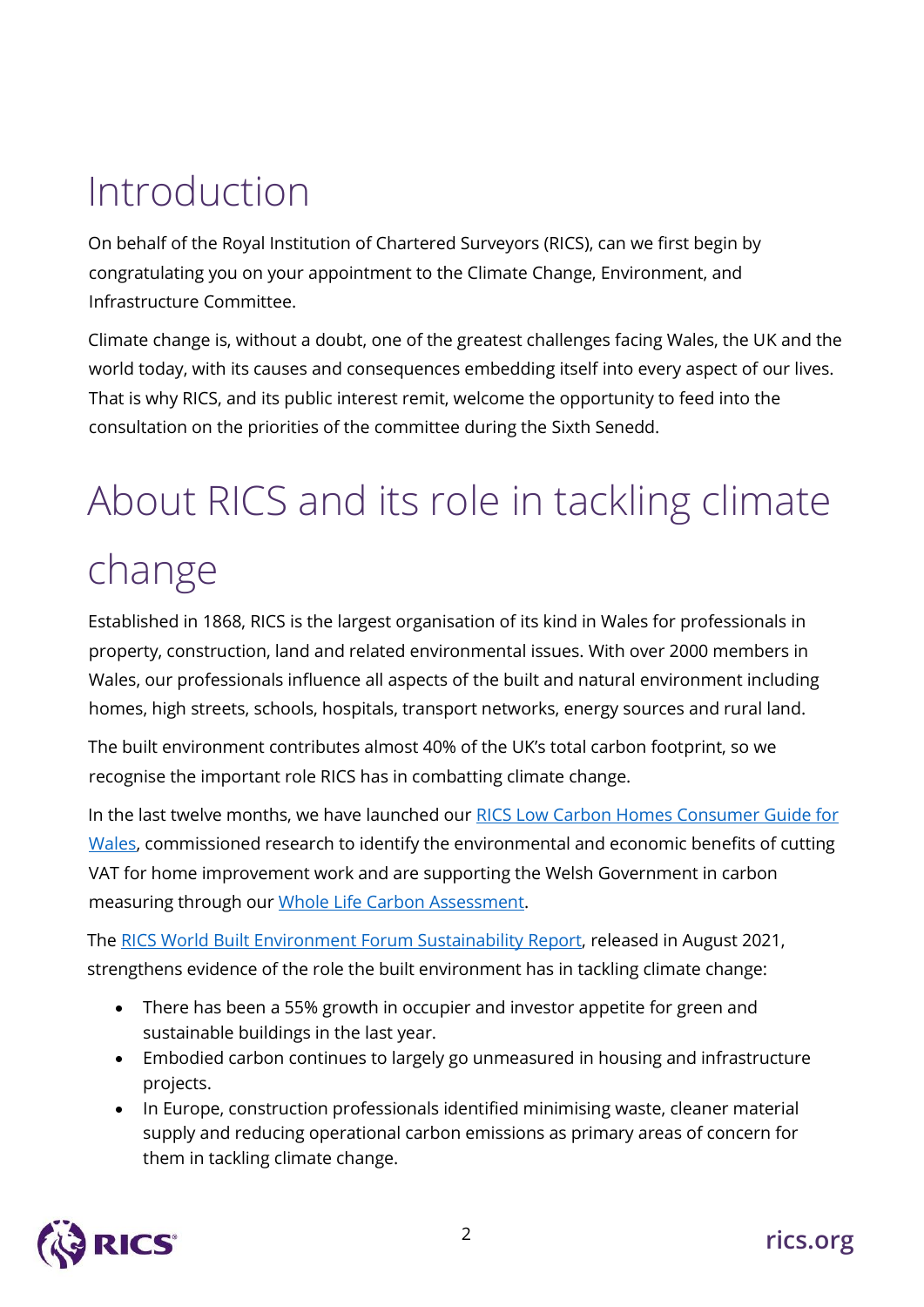RICS is also involved in the VALUER Project, a BEIS-funded green homes scheme in South Wales, looking at the link between the need to retrofit homes, the impact that will have on property valuations and products and financial support available to homeowners. The project, in conjunction with Sero Homes, Monmouthshire Building Society and Rightmove, have selected two geo-fenced locations in South Wales (Parc Eirin, Eastern High, and the surrounding communities) to explore the private and public levers to create greener homes. RICS will be happy to discuss the project and its findings with the Committee further.

#### Priorities for the Climate Change, Environment, and Infrastructure Committee

Ahead of the 2021 Senedd elections, [RICS released our manifesto,](https://www.rics.org/uk/news-insight/latest-news/news-opinion/what-should-the-next-government-do-to-improve-lives-in-welsh-communities/) building on the expertise of our profession to call for the next Welsh Government to:

- Commit to large scale decarbonisation and energy efficiency of domestic and nondomestic properties.
- Create a funding, taxation and regulatory system which encourages people to become greener.
- Invest in skills and training at all levels to help Wales achieve and live in a net-zero environment.
- Transition the built environment to become more carbon-aware in its activities.

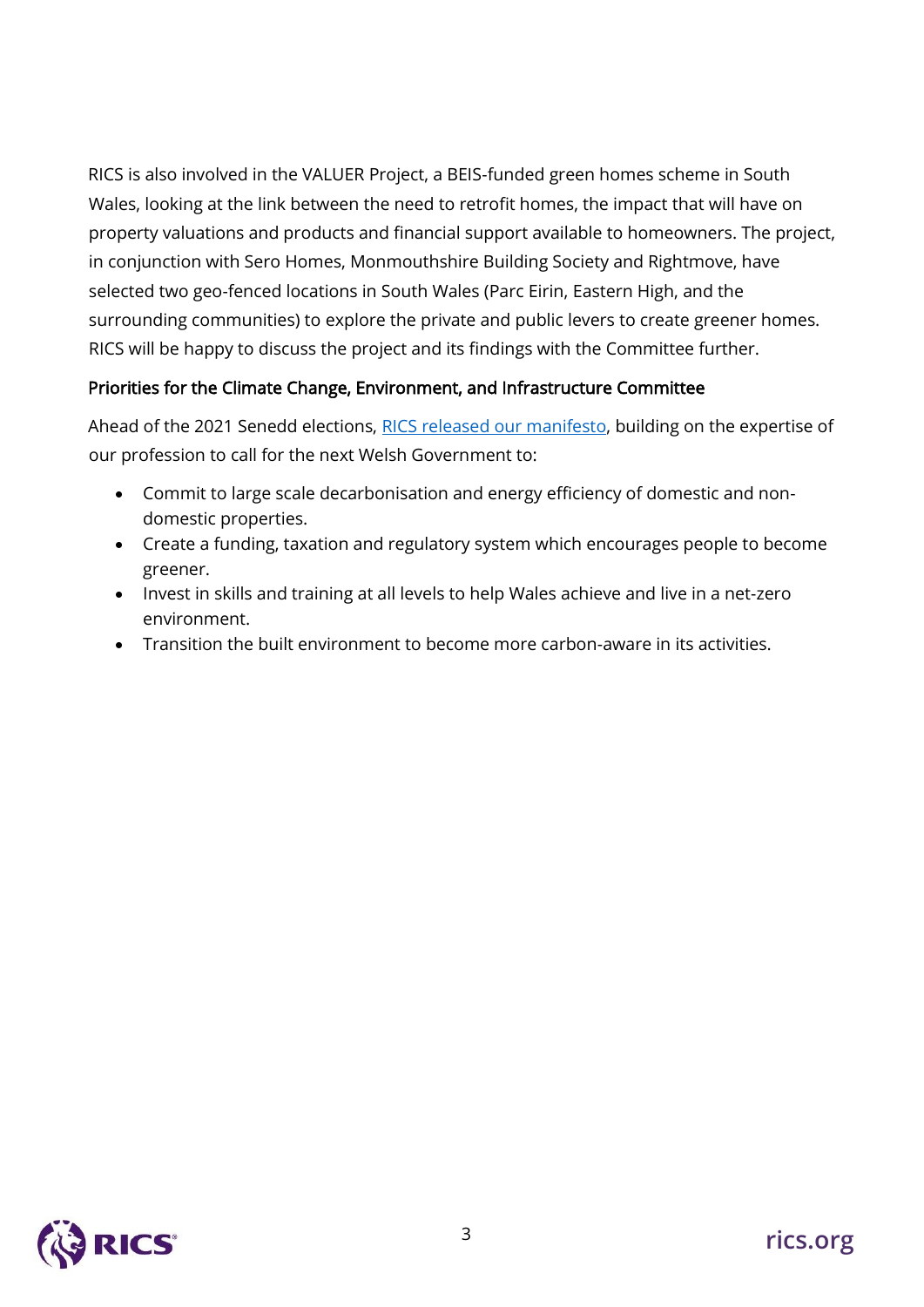### Summary of priority recommendations

#### Creating greener homes

- 1. Given the scale of the challenge in the owner-occupied sector, the Committee should investigate what policy, financial and regulatory levers are available to them to encourage decarbonisation and retrofitting within the owner-occupied tenure.
- 2. Identify what the cost and fuel poverty implications of such a transition away from fossil fuel powered energy systems would have on the end user, especially with a priority being those in social housing.
- 3. The role of any future hydrogenbased fuel systems, as demonstrated in the [UK](https://www.gov.uk/government/publications/uk-hydrogen-strategy)  [Governments Hydrogen Strategy,](https://www.gov.uk/government/publications/uk-hydrogen-strategy) and the potential to expand the role of heat pumps within Welsh homes.
- 4. Understand the currently capacity, and likely transition to a clean electricity grid to support any electric boilers.
- 5. Opportunities to promote consumer awareness about the tools, products, services and financial support available to them to have greener lives. That's why, for example, RICS

recently published the [RICS Low](https://www.ricsfirms.com/media/1277/rics-low-carbon-home-consumer-guide-wales.pdf)  [Carbon Homes Consumer Guide for](https://www.ricsfirms.com/media/1277/rics-low-carbon-home-consumer-guide-wales.pdf)  [Wales](https://www.ricsfirms.com/media/1277/rics-low-carbon-home-consumer-guide-wales.pdf) and are working with stakeholders to promote this guide to homeowners.

- 6. The role financial grants or loans can play in encouraging homeowners to undertake decarbonisation measures.
- 7. Expanding minimum energy efficacy standards (MEES) across all housing tenures while ensuring such a system does not create stranded properties.
- 8. The imbalance in taxation. While powers over VAT are not devolved, the Scottish Government have already called for UK Government to reform VAT in favour of decarbonisation of existing buildings. At present, new build properties benefit from VAT tax breaks, whereas works to decarbonise existing buildings pay VAT. [Recent research by CBI](https://www.rics.org/uk/news-insight/latest-news/news-opinion/cut-vat-to-stimulate-economic-growth-and-create-greener-homes/)  [Economics for RICS and the](https://www.rics.org/uk/news-insight/latest-news/news-opinion/cut-vat-to-stimulate-economic-growth-and-create-greener-homes/)  [Federation of Master Builders](https://www.rics.org/uk/news-insight/latest-news/news-opinion/cut-vat-to-stimulate-economic-growth-and-create-greener-homes/)  [highlights](https://www.rics.org/uk/news-insight/latest-news/news-opinion/cut-vat-to-stimulate-economic-growth-and-create-greener-homes/) shows that cutting VAT on home retrofitting work will not only create greener homes but also support a £9 billion economic

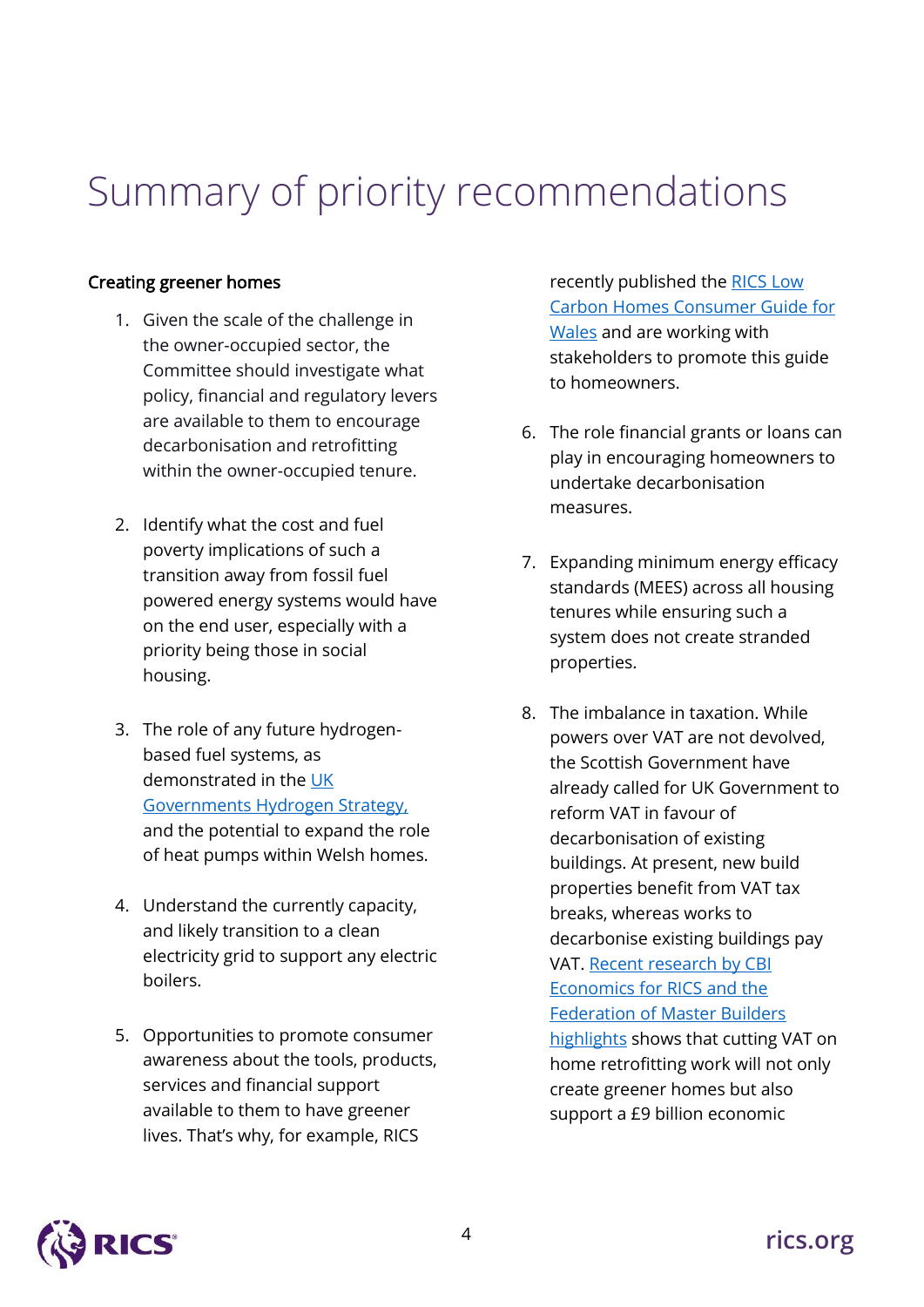stimulus to the UK.

9. Ensure local planning authorities are properly funded as they face increasingly complex planning applications, with a greater emphasis on sustainability, and yet, continue to operate with significantly reduced budgets and resources.

#### Climate change and the non-domestic sector

- 10. Assess the short-medium term implications the shift to remote working has on domestic energy performance. With two-thirds of Welsh homes currently rates below EPC C, poorly insulated homes combined with higher domestic energy usage will likely offset environmental benefits from commuting and office working.
- 11. Evaluate the impact reduced office usage has on non-domestic energy demand.
- 12. Explore what policy levers are available to the Welsh Government to encourage the decarbonisation and energy efficiency improvement of existing commercial buildings.

13. Investigate opportunities to repurpose commercial properties to meet future housing needs – reducing the need for disposing of buildings and supporting the circular economy while addressing the need for new homes.

#### 21<sup>st</sup> Century Infrastructure

- 14. Understand the opportunities to embed carbon measurement within public sector procurement for infrastructure projects.
- 15. Explore the expansion of MMC across all sectors of the built environment as a method of creating greener projects which support the foundational economy.
- 16. Investigate expanding EV charging points at domestic properties and in publicly available locations.
- 17. Work with industry bodies to accurately assess where skills gaps and risks exist to support future investment in early education, upskilling and green professional development.

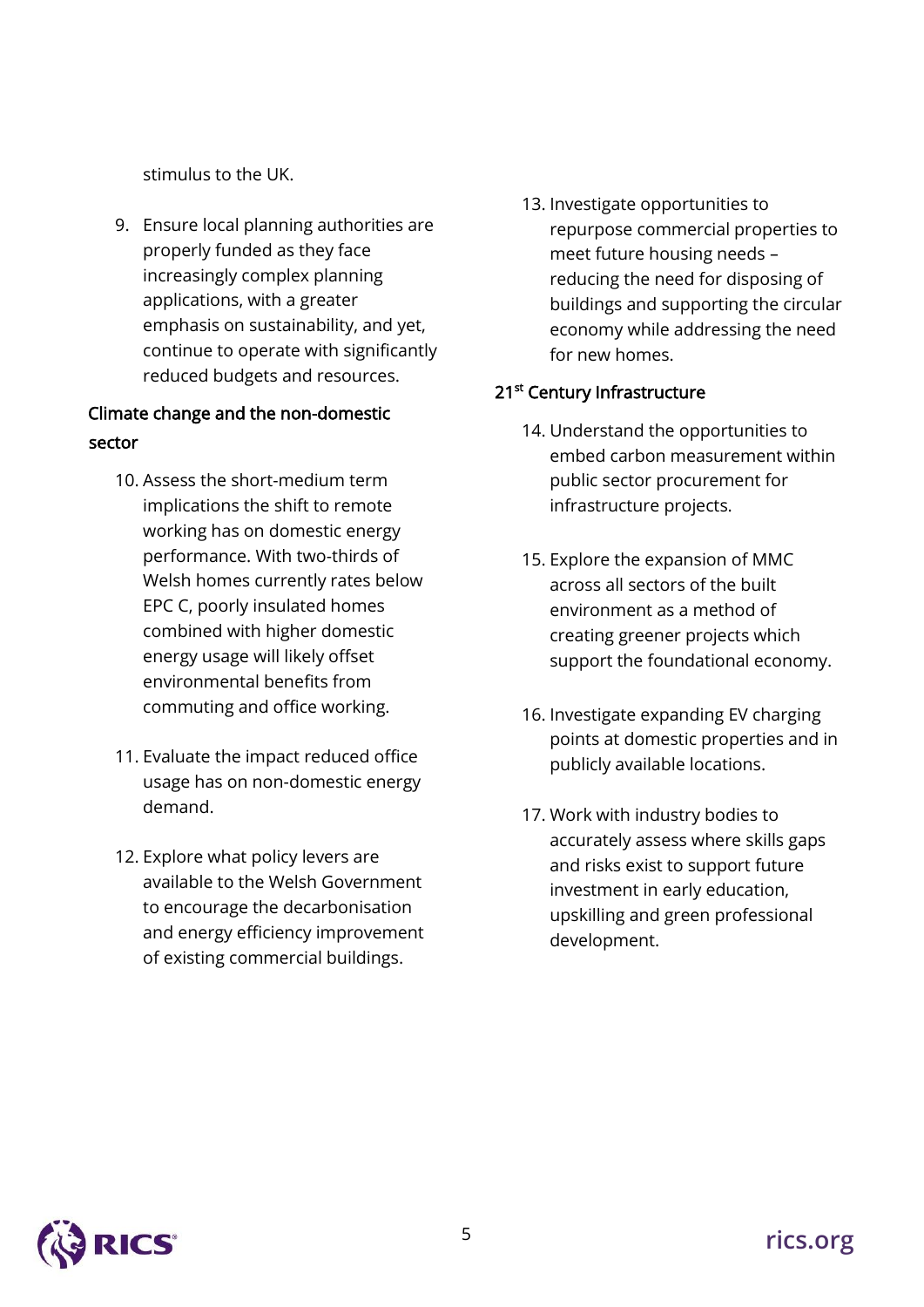### Creating greener homes

While, rightfully, the Welsh Government committed to the construction of greener homes, there needs to be a seismic shift in how we approach decarbonisation in the existing housing stock. To demonstrate the scale of the challenge, in 2020, over 85% of new build homes in Wales were already built to EPC A or B standards.

However, data collected by MHCLG shows that of the number of EPC assessments undertaken in Wales in 2020, less than 2% of existing homes surveyed rated EPC A or B - not since 2015 has that figure been above 2%.

Different tenures present different risks and opportunities to tackle climate change. Social housing already benefits from the WDQR 2021 and the private rental sector through MEES. The owner-occupied sector however is where there is the biggest challenge and requires joined-up thinking between not just this committee, but also the Local Government & Housing Committee and partners at a UK level.

#### Opportunities to retrofit and decarbonise private homes

As highlighted above, the owner-occupied sector represents a significant challenge and if Welsh Government is to take imminent action to address climate change, they need to commit to initiatives to support private homeowners.

Optimised Retrofit is already demonstrating some of the challenges and opportunities presented by the need to create greener homes, but the focus of this programme is on a heavily regulated, and thus easier to influence, part of the housing sector.

In looking to decarbonise and seek energy efficiency improvements in existing homes, the Committee needs to explore all levers available to the Welsh Government – including financial, planning and regulatory systems. RICS research through the VALUER Project indicates that while general awareness of the need to create greener homes needs to increase with homeowners, the greatest challenge is motivating them to pay for such work. This is particularly difficult given the generally high cost of green innovation such as solar PV, heat pumps and batteries against the generally low financial returns available.

The previous Welsh Government did invest heavily in improvements to the social and private rental sectors of the housing market, but unfortunately, there has been a limited movement within the owner-occupied sector. RICS recommends:

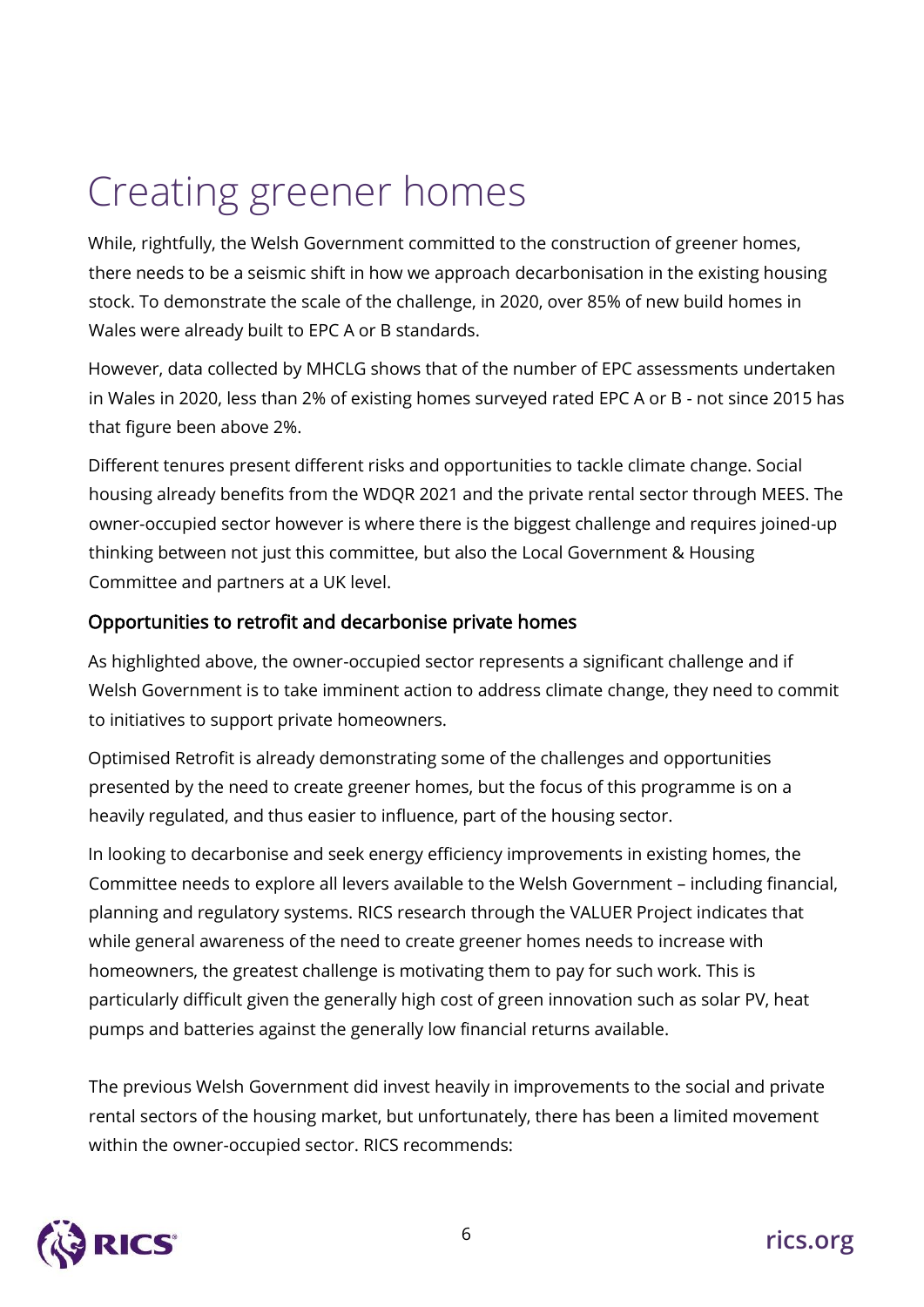• Given the scale of the challenge in the owner-occupied sector, the Committee investigates what policy, financial and regulatory levers are available to them to encourage decarbonisation and retrofitting within the owner-occupied tenure.

#### Heat transformation

The Welsh Government have already announced ambitious proposals to transition from fossil fuel heating systems in homes to greener, cleaner methods. The aim is not new, rather it follows similar announcements from governments around the world.

The transition away from gas to greener, electric boilers (assuming the energy source, such as the grid, is decarbonised) represents a cost challenge for the end user. Currently the average cost of gas per kWh is 4pm, whereas electricity is closer to 16p per kWh if not higher. This would represent increased heating costs for consumers and risks driving up fuel poverty.

Indeed, under the current EPC rating methodology, it's not uncommon for a switch from a gas to electric boiler to decrease the EPC rating as a result of the operational-cost implications. The Committee should:

• Identify what the cost and fuel poverty implications of such a transition away from fossil fuel powered energy systems would have on the end user, especially with a priority being those in social housing.

Switching to cleaner heating systems also needs to be supported by investment in creating more energy efficient homes, otherwise the environmental (and the limited financial) benefits of a greener boiler would be offset by a poorly insulated home or even occupier behaviour.

There are also several other challenges the Committee should investigate as part of the Welsh Government's move away from fossil fuel heating for homes. Different heating systems present different challenges and opportunities – for example hydrogen is an increasingly popular source and in some cases gas boilers can be transitioned to run off hydrogen (whereas electric boilers largely cannot). Consumer behaviour is also paramount to creating greener homes through initiatives such as switching to eco-mode enabled white goods and installing smart controls and monitoring systems.

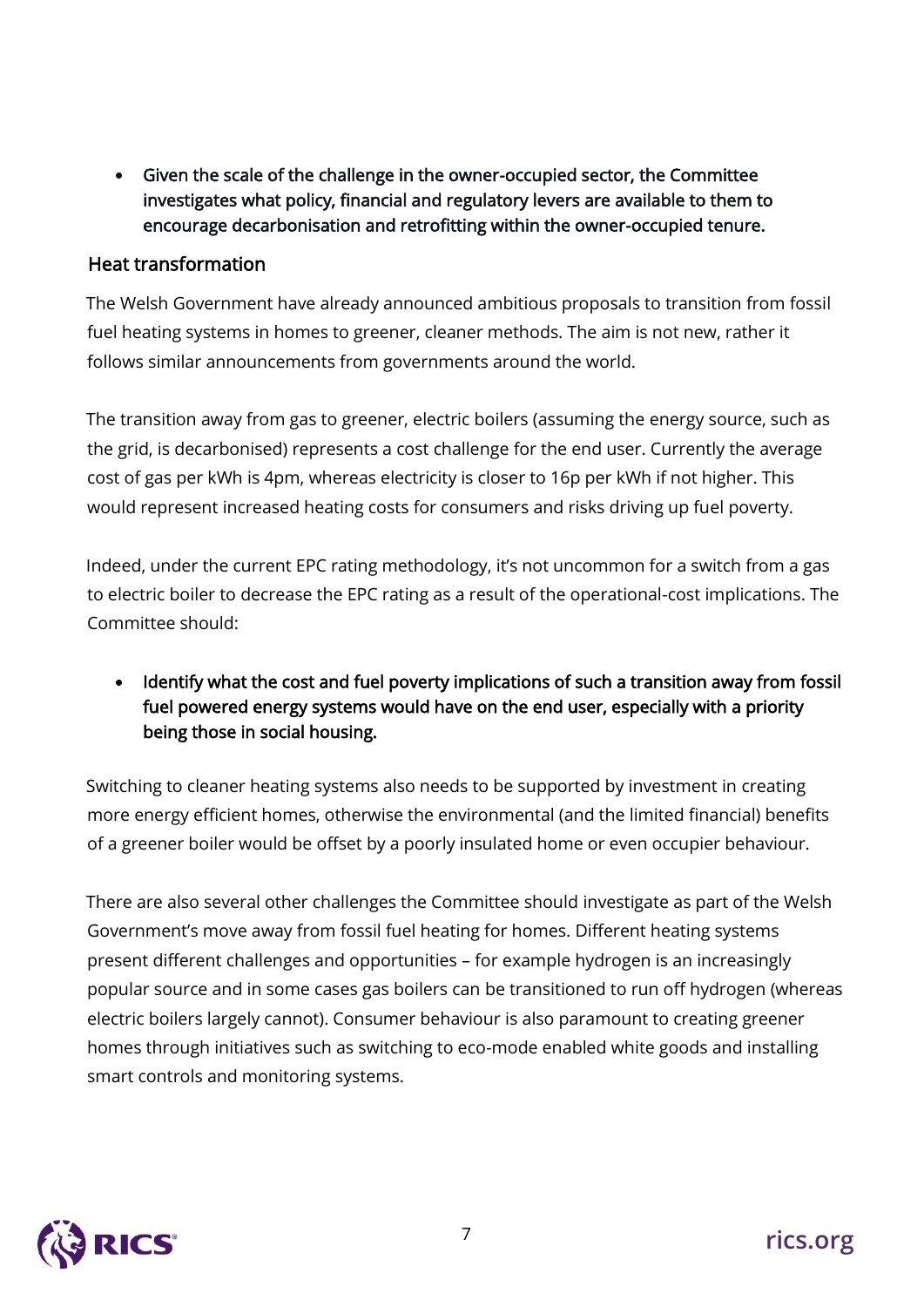To further support the Welsh Government's target to move away from fossil fuel heating, we recommend the Committee inquire about:

- The role of any future hydrogen-based fuel systems, as demonstrated in the UK [Governments Hydrogen Strategy,](https://www.gov.uk/government/publications/uk-hydrogen-strategy) and the potential to expand the role of heat pumps within Welsh homes.
- The currently capacity, and transition to a clean electricity grid to support any electric boilers.
- Opportunities to promote consumer awareness about the tools, products, services and financial support available to them to have greener livers. That's why, for example, RICS recently published the [RICS Low Carbon Homes Consumer Guide for Wales](https://www.ricsfirms.com/media/1277/rics-low-carbon-home-consumer-guide-wales.pdf) and are working with stakeholders to promote this guide to homeowners.

#### Funding, taxation & regulation

At present, various financial support packages (many of which are means tested) and advice services exist to help incentivise the decarbonisation of existing Welsh homes.

Research RICS is undertaking as part of the VALUER Project is discovering that financial incentives including grants will not, alone, provide a significant step change in helping to decarbonise homes. Instead, governments should take a holistic approach for levers to create greener homes – this includes combining financial incentives, with an increase in consumer education/communication for the importance of creating greener homes, and increased regulation, targets and risk of penalties.

RICS recommends that in the immediate future, the Committee explores:

- The role financial grants or loans can play in encouraging homeowners to undertake decarbonisation measures.
- Expanding minimum energy efficacy standards (MEES) across all housing tenures while ensuring such a system does not create stranded properties.
- The imbalance in taxation. While powers over VAT are not devolved, the Scottish Government have already called for UK Government to reform VAT in favour of decarbonisation of existing buildings. At present, new build properties benefit from VAT tax breaks, whereas works to decarbonise existing buildings pay VAT. Recent research

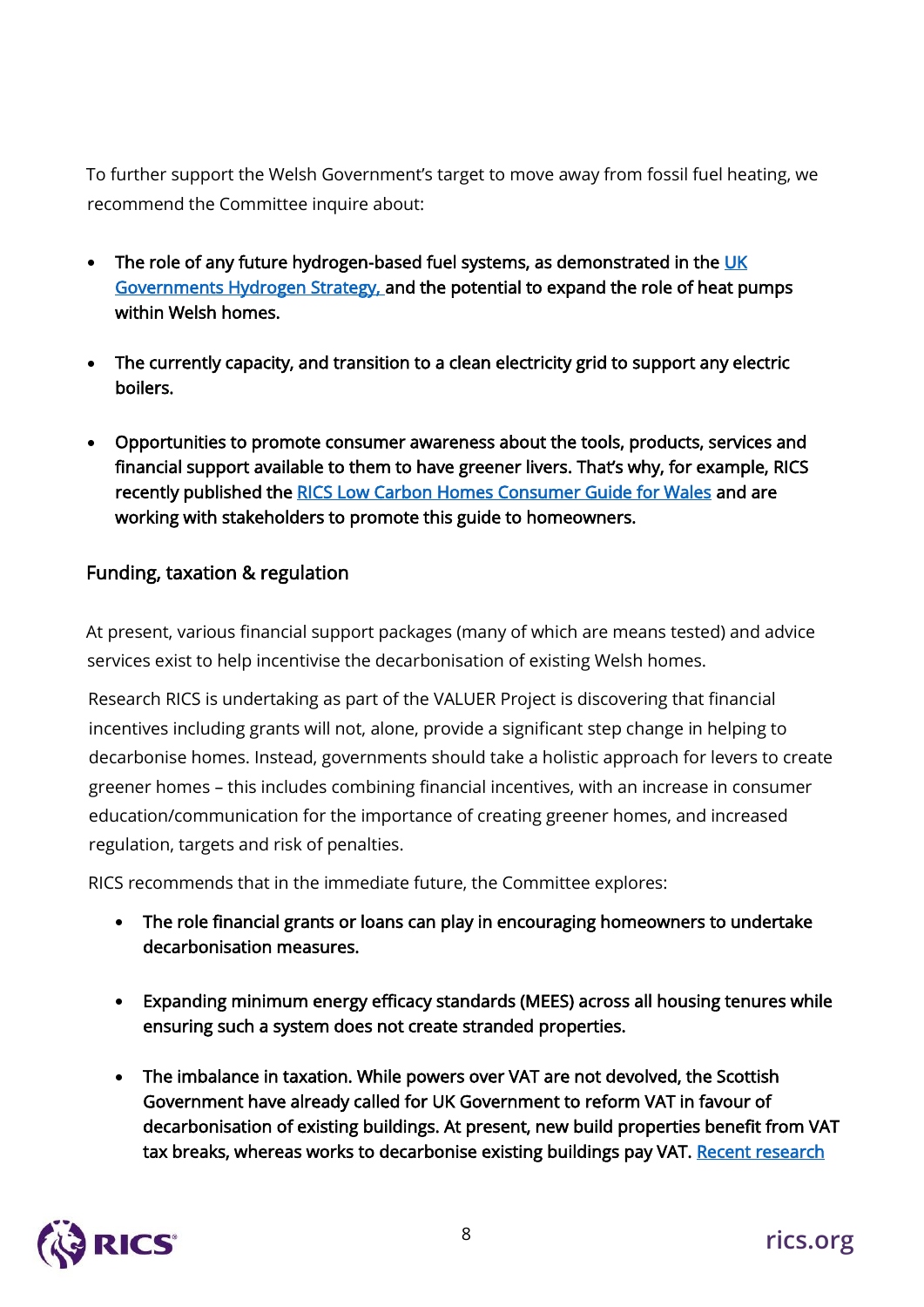[by CBI Economics for RICS and the Federation of Master Builders highlights](https://www.rics.org/uk/news-insight/latest-news/news-opinion/cut-vat-to-stimulate-economic-growth-and-create-greener-homes/) that cutting VAT on home retrofitting work will not only create greener homes but also support a £9 billion economic stimulus to the UK.

Properly funding planning authorities which are facing increasingly complex planning applications, with a greater emphasis on sustainability and yet continue to operate with significantly reduced budgets and resources.

### Climate change and our changing high

### street

The COVID-19 pandemic has demonstrated the important relationship between Welsh high streets and climate change and infrastructure. Repurposing of commercial units, active travel and the expansion of remote working are just a few examples of how COVID-19 has accelerated an increasingly popular trend over the last few years.

#### 30% permanent remote working proposals

Since the start of the pandemic, attitudes towards remote working have witnessed a dramatic shift by both employees and employers. Along with technological investments and enhancements, remote working has also demonstrated the ability for businesses to continue to operate in some form of 'business as usual', without the requirement of a 9-5 office approach.

The Welsh Government's ambition to achieve 30% remote working across Wales is a landmark announcement not yet repeated by almost any other government in the world. However, as RICS explained in our [response to the Economy, Infrastructure & Skills Committee](https://business.senedd.wales/documents/s111803/14.%20RICS.pdf) at the start of 2021, while there will be obvious social, financial and environmental benefits, greater scrutiny is needed to fully assess the implication of these proposals under the Climate Change, Environment, and Infrastructure Committee remit. In our response to the Committee at the time, RICS recommended:

• Assessing the short-medium term implications of the shift to remote working on domestic energy usage. With two-thirds of Welsh homes currently rates below EPC C, poorly insulated homes combined with higher domestic energy usage will likely offset environmental benefits from commuting and office working.

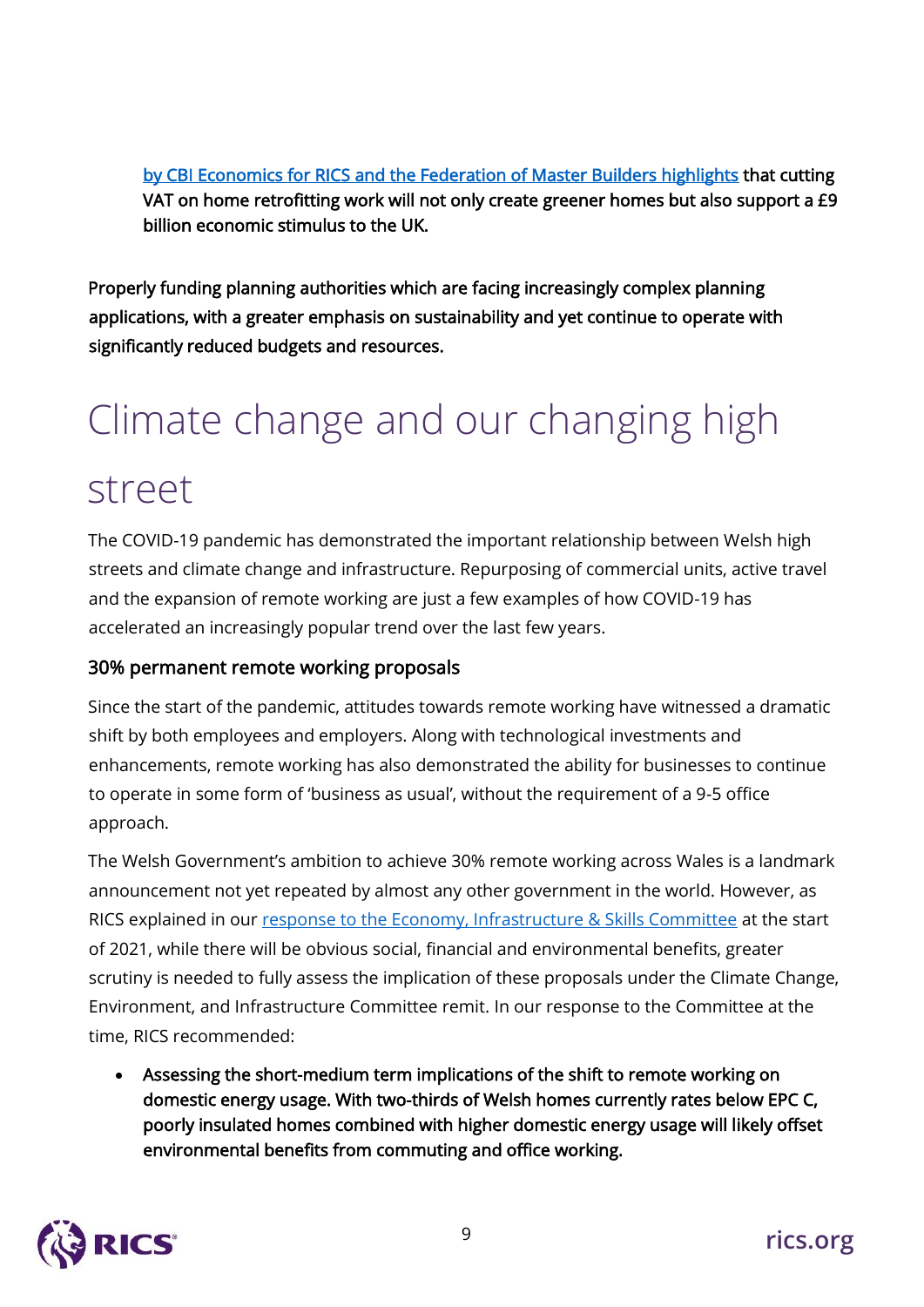• Evaluate the impact reduced office usage has on non-domestic energy demand. At present, there is very little data to compare pre-Covid office energy use to a postpandemic world. The International Building Operational Standard has been developed as a means to allow organisations to assess, among other features, the environmental running cost of a building. This will help building managers to design optimum workplaces to reduce energy consumption and wastage. Importantly, this will also help to utilise existing building stock rather than focus on disposing and construction, ultimately supporting the circular economy.

#### Creating greener commercial properties

Unlike other elements of the built environment sector, commercial property has very little regulation, or indeed incentive to decarbonise. Whereas the domestic sector benefits from greater EPC regulations and timeframes, few targets or incentives exist to tackle the environmental impact of the commercial property sector despite its significant contribution towards climate change. RICS recommends the committee:

- Explore what policy levers are available to the Welsh Government to encourage the decarbonisation and energy efficiency improvement of existing commercial buildings.
- Investigate opportunities to repurpose commercial properties to meet future housing needs – reducing the need for disposing of buildings and supporting the circular economy while addressing the need for new homes.

### 21<sup>st</sup> Century Infrastructure

A modern infrastructure system, fit for future generations, will be paramount to the success of Wales in tackling climate change and environmental damage. When looking at infrastructure, there are four priority areas RICS identified as part of our calls for the new Welsh Government; embodied carbon and measurement; technological enhancements, and the need to develop a future workforce to deliver on these needs.

#### Reducing our carbon footprint

Measuring and reducing embodied and operational carbon is a growing interest and service being offered by construction and property professionals. One of the common themes in the sector is the lack of consistency in carbon measuring. Without a consistent benchmark for

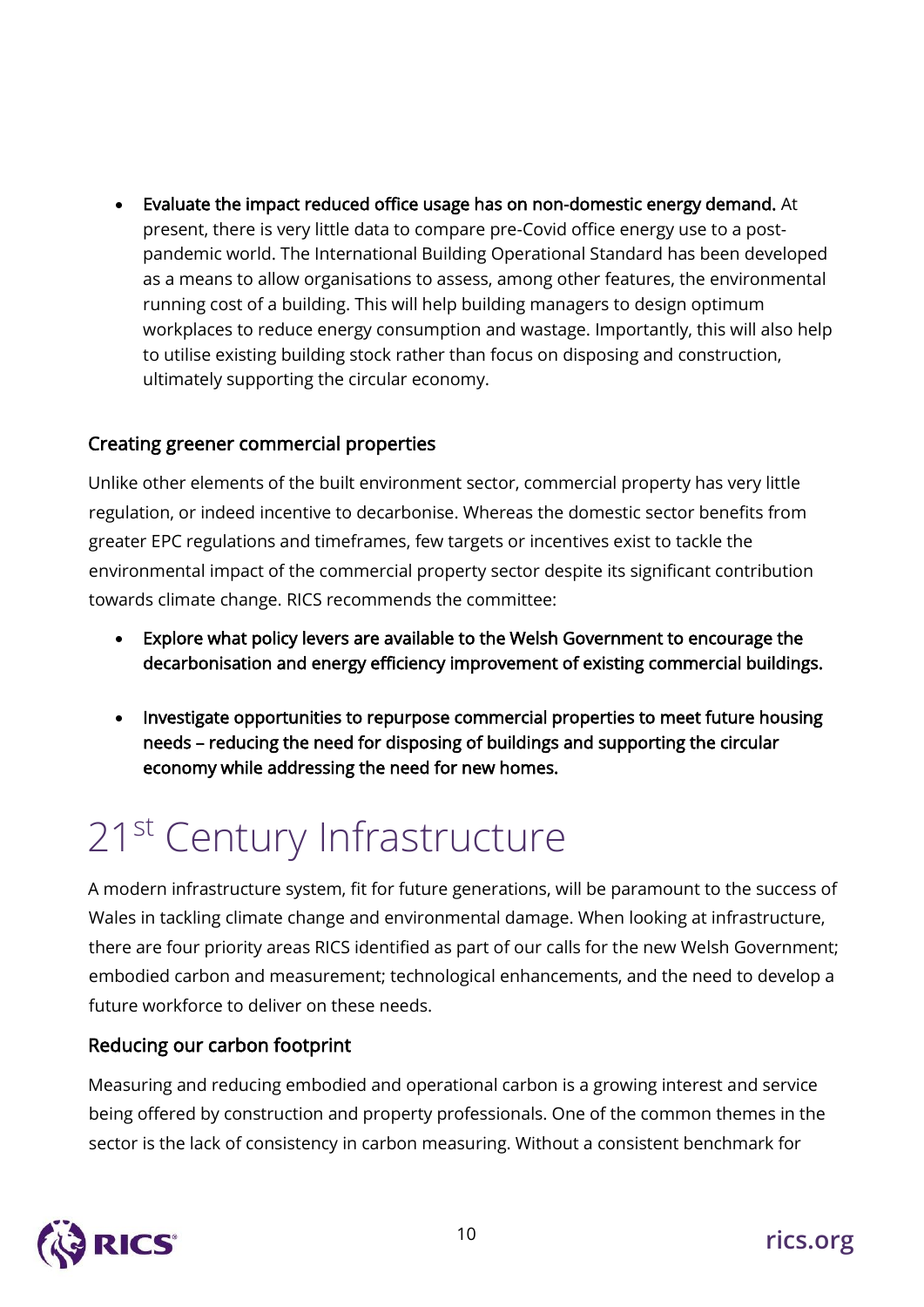measuring carbon, it will be extremely difficult for the sector to accurately design and implement carbon reduction in construction and building management. The Committee should:

#### • Understand the opportunities to embed carbon measurement within public sector procurement for infrastructure projects.

An example the Committee might be interested in for measuring carbon is the [International](https://www.rics.org/uk/news-insight/latest-news/press/press-releases/construction-groups-unite-new-carbon-reporting-rules-and-emissions-database/)  [Cost Management Reporting](https://www.rics.org/uk/news-insight/latest-news/press/press-releases/construction-groups-unite-new-carbon-reporting-rules-and-emissions-database/) Standards (ICMS3), which seeks to factor carbon costings into infrastructure projects and utilise [the Buildings Carbon Database](https://wlcarbon.rics.org/Default.aspx) to identify suitable materials for project use based on embodied carbon. This is being designed in conjunction with RICS and coalition partners including the Chartered Institute of Building (CIOB), Chartered Institution of Building Services Engineers (CIBSE), The Environment Agency, UK Green Building Council (UKGBC), Institution of Civil Engineers (ICE), Institution of Structural Engineers (IStructE), Royal Institute of British Architects (RIBA) and The Carbon Trust.

#### Technological enhancements

The previous and current Welsh Government have already made commitments towards expanding modern methods of construction (MMC) in house building. Benefits of MMC extend beyond simply addressing the need to create more homes, but also supports the upskilling of workers, job creation and reduces the carbon footprint of manufacturing.

It is increasingly common to see MMC being extended to other parts of the construction sector to aid design, assembly and operational efficiencies. Several hospitals in England for example are already embracing MMC as part of their expansion programmes. The Committee should:

• Explore the expansion of MMC across all sectors of the built environment as a method of creating greener projects which support the foundational economy.

As electric vehicles become lower in purchase cost, there will be a surge in demand for EV charging points. Parts of Wales still suffers from EV charging blackholes and urban areas will need to see a significant scale-up in charging point installation. The Committee should:

• Investigate expanding EV charging points at domestic properties and in publicly available locations.

#### Future skills and resource to deliver on a greener Wales

Skills shortages are frequently highlighted as an area of concern in Wales when it comes to tackling climate change. From a built environment perspective, there has been a pent-up shortage of professionals available for some time – across all specialisms.